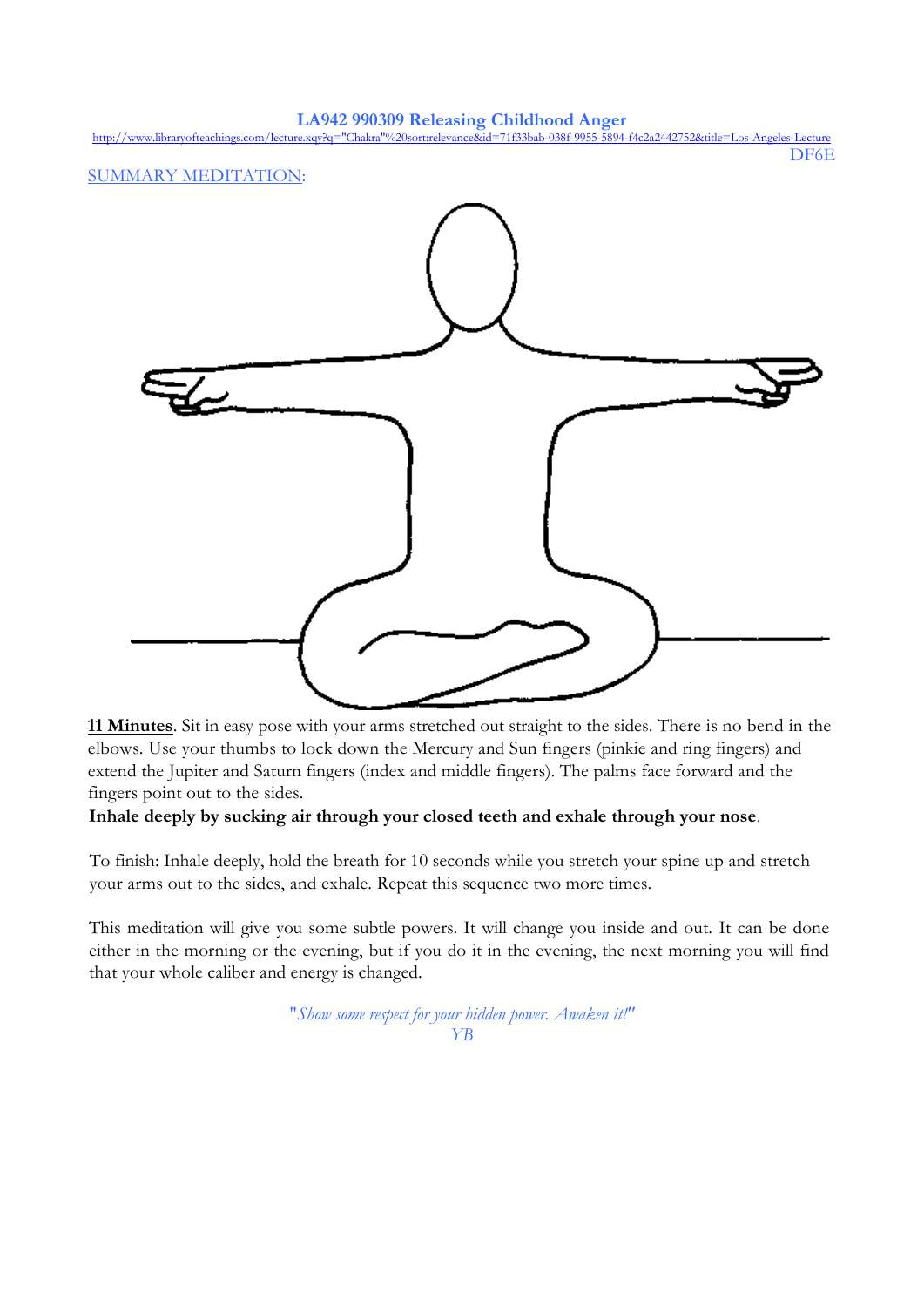I am going to find (?). Please sit down. Wow! You are alive. Open these, hello guy. Cookies are outside.

Cookies are being served in honor of Gian Singh and Satya Kaur's birthday.

Student: Guru Singh.

YB: It's a good English. Guru Singh. What else we have to do? I don't have a good nose but anyway. Yeah, people send things out of love. God takes care of them, this is a good way. Now what? No, no, open the wooden box. Oh she came to class, wow. You know, I'll settle the issue, don't worry. Too mischievous. Right? There is a box full of money. Wow Kartar, wonderful.

Okay, now let's finish the class today. So I leave you wiser than what you are and it will be foolish on my part not to do my best.

You get up, you get born and you associate self with the planet earth and the environments and the nature. First training, whether you like it or not is given to you is called potty training. You are told where to shit. Is that true? Anybody can deny it? No, no I am asking questions. Big spirituality is just a bull. It doesn't mean a thing. I am asking you very sincerely listen to me, first training you are given is to potty train. Potty train means you are asked when you have a call of nature, to go to a particular place and do it in, right. And then you clean yourself and you start again, is that true? Why don't you listen to the lesson rest of your life? When you have to have a mental shit, spiritual shit, go in a potty training and get it over with, clean yourself and start again. Is it difficult? Tell me. I am very blessed today.

Why, why on this earth you have forgotten the first lesson? Why you want to talk people? Why you want to consult people? Why you shrink? Go to a shrink, why you go for psychoanalysis? May I ask, why? What is the potty training of the spirituality and mental aspect of you, is your alter. If you don't have a alter, you have no alternative but to be angry, fussy, freaked out, of no value.

'Birtha Apney Ji Ki, Gurpe Ardass Ka.'

Take the essence of your life, your condition, go at your altar and talk to your altar.

You are mad? No. When you talk to your altar then alternative, the divine will talk to you. I am very successful.

There was a person, he went everywhere, you know, forget it. One day he asked me, "Master, touch me."

I said, "What for?"

He said, "Touch me, I will be grateful."

I said, "Give me fifty thousand dollars."

"Why?"

I said, "Why should I touch you? God knows what are you. Everything has a price."

He said, "No, no, you touch me."

So I touched him, I said, "What next?"

He said, "Guide me the way I can get out of this mess. Guide me the way."

I said, "No, whatever you believe make your alter and whenever you are in trouble talk to your alter."

He sometimes calls me, "I talked to your Tantric picture, this is what you said."

And I said, "Oh this sounds very wise."

He said, "I just wanted to confirm once a while."

He has done that tratic. Tratic is a Kriya in human eyes, there are powers with the optical nerves and it is connected to the brain and the centralization of blood atoms and each atom of the blood becomes a huge reflector. So you can see all the universe. And you are made that way. So when the eyes are focussed into the eyes of that painting, you create a immediate cosmos reaction. And your mind becomes into the alter ego and then you listen the universe, infinite universe from being finite. It's total scientific, it has no charisma in it and it is not something, all it needs a discipline. Do you know people who mesmerize, they can hang a person really, it's not a joke, gimmick, they can hang a person with his own weight in the air. Who holds that stuff in the air? Not there is some ring or wire which you cannot see, no, no, no, it's very pure, simple mind over matter. This way you take the Tantric picture and concentrate, after a while you will slowly and gradually reach a status where you can ask questions and you can get an answer. It looks weird but when you become habitual to it, it will save you. Then what happens after that practice, (?) when you come to the second stage then you can be anywhere. And do not have to close the eyes. You will get the answer, it will be your intuition.

Without discipline... What is discipline? Discipline is when you conquer your mind. What is not discipline when your mind conquers you. And that's very simple thing. Technically speaking, today, in this world of ours eighty percent people are not successful and prosperous because of their anger in their self for childhood. You have never practiced to contract with your soul and you have never practiced to hold your mind in your own self. You have never practiced. All you do is beautify the body. How come if body is beautified, your mind is not beautiful, what that will create? If your spirit is not par excellent, what drama that is? That's what I am asking.

In our life we are not born to suffer. I don't care what religion says what, that's your headache. But just talk to me one straightforward thing. How come the perfect God, the Almighty strong and omnipresent, the one God can create a imperfect stuff? And who says we are born in sin? If Adam would not have met the Eve, none of you would have been here. Take any story of the life. Fact is, you are so strongly brainwashed but the fact is, you are part of that existence. This is how it is. There is a sun and there are million sun rays which come and touch the earth. Same way you are part of that light and million rays are you. Do you see that in each other? No. You compete and compare and you are all the time and surfaced out at absolutely that you are a rotten person. You bring on you the negativity. What for? You are born on a longitude and latitude with a attitude. Leave that attitude. Only make yourself excellent. Parents potty trained you. They nurtured you, they nursed you, they fed you, they let you grow. When,

When you have no teeth He provided you milk, when He has given you teeth now He will not give you food?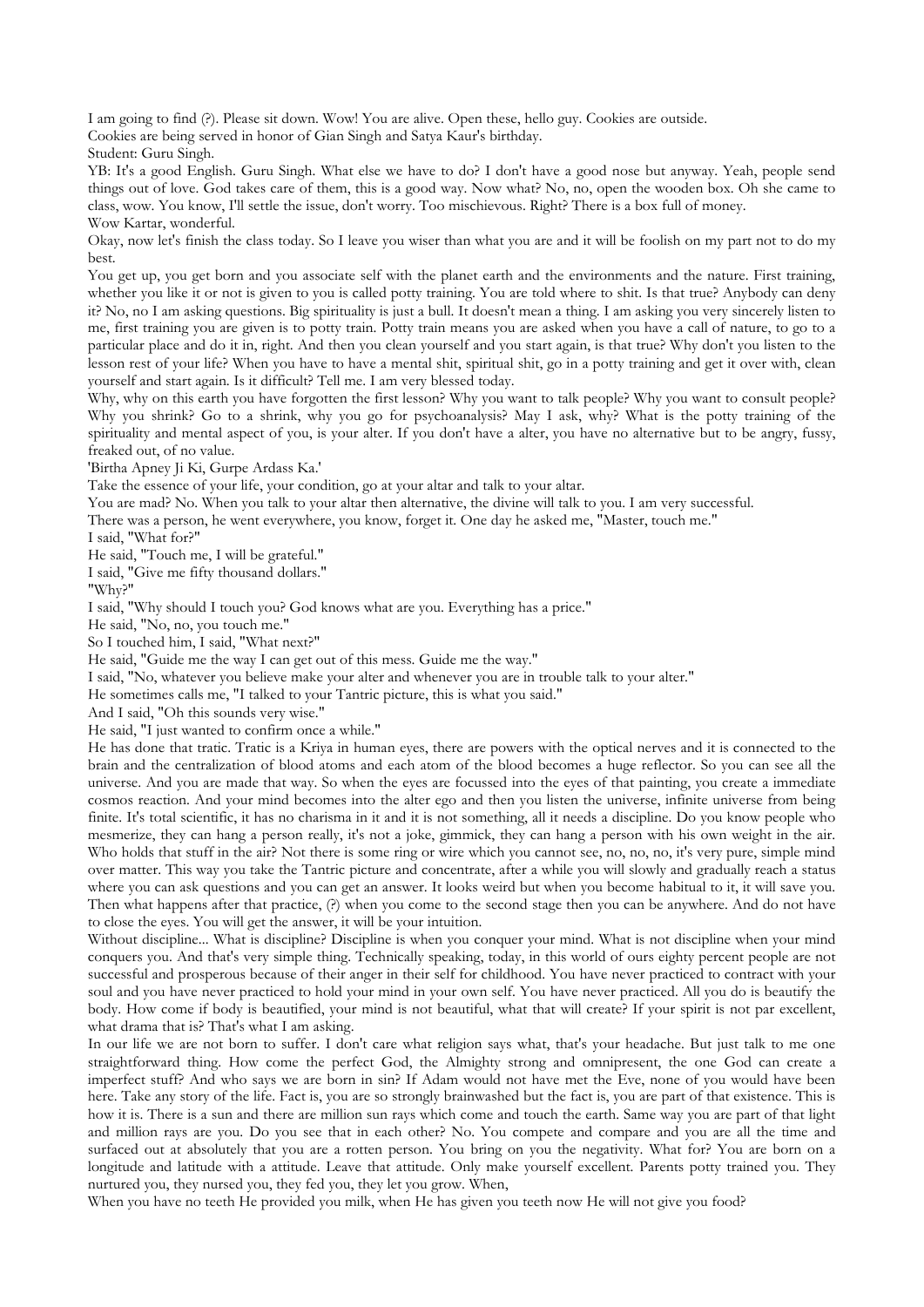But there is a constant constructive fear. I can say it authoritatively because when I came here everybody told me, "You will die of hunger, you should learn to drive a car," though in India I could drive anywhere, I said, "I don't know driving. And I will not ask for food." The day I used to diet, I used to eat three times rather two times. Food came.

My own story is wonderful. You know, George Washington's birthday fell on Monday. So the lady incharge of the ashram took the keys with her. And she was so cute, she used to have a lock with the refrigerator. While going she told me, "Yogiji I have left some sandwiches for you, at noon you should eat them."

I said, "Thank you Maa, you go where are you going."

So she drove off. There came a noon time, I looked at the refrigerator, it was locked, I didn't have the keys. I said 'wow,' so I called Mario, Mario was the director. I said, "Mario, there is no food."

He said, "Master, I can go out and see if something is open and I get you food." Mario came after half an hour, forty five minutes, he said, "It's complete closed holiday. So what should we do?"

I said, "Yeah I can tell you what. Give me my shawl, I am going to sleep on this sofa. But damn it, when food comes wake me up, don't start eating yourself."

He said, "Master food will come?"

I said, "Food shall come."

"How can you say that? It's all closed."

I said, "I don't know how it can come but we both are hungry, aren't we?"

He said, "Yes."

I said, "Food will come."

So I turned around and put my shawl over and started sleeping and I actually slept. There was bells you know, this buffalo bells on the gate. So they rang very heavily I said, "Mario what it is?"

He said, "Food."

I said, "Okay let's eat it. Who has brought it?"

So we had a yoga student, he forgets to purchase Friday anything. Saturday, Sunday was anyway, whatever it was he ate. It comes to Monday he was hungry too. So he went to this Mexican people who had a restaurant, told them he is hungry, if he can be fed. So they entertain him in the family and food was very nice, he ate. Then he told them, "I have a teacher, he likes this kind of food. Can I get one piece to go?" He said, "No for three people."

They said, "Why, does he eat so much?"

He said, "No whenever he eats there are always some people there to eat. So I will take that away."

So he brought that hot beautiful soup and potatoes and this and that (?) very funny. Then come and laid it on the table. Mario ate, in the end I said, "Mario, you should pray."

He said, "For this I am not going to pray, if God can send me food without prayer, I can eat it without prayer too."

I said, "You are getting very nasty and haughty."

He said, "That's not true. I have seen a miracle."

I said, "No Mario, God has promised everybody that they shall be wise. God has promised everybody they will have intuition. God has promised them that they will have a great character and great grace, provided they stimulate their frontal lobe and their upper palate."

This whole spiritual practice is based on that. So you can be excellent, powerful and plus. I don't mind when you do certain things wrongs. These are your emotional miscalculations. You want in this emotional relationship that it should be forever. It cannot be. All emotional relationship whether they are good or not, sanctioned by society or not, social or not, doesn't matter. What happens in this relationship, that you drag yourself too thin and too far.

When you are dating somebody, let's put it this way. You only tell your plus side. Never minus side. I mean, how marvelous, great truthful you are. And when you start living together this minus side starts showing up, it is just a dandelion in a lawn you know, those yellow flowers. And the other person says, "Who I married, who is she?" And she say, "Who the hell is he, I didn't see it right. I am getting awakened."

That crude awakening is with everybody's part of life. This can only go away if you awaken to yourself. Let somebody love you but if one can afford. Remember, love is everything than food, it's not a spaghetti. Love is a very complicated commitment. Those who prefer love over their life and word over their honor they are divine and have effect. They don't need a thing. You have to understand in life what you say, you have said it. It has become akashic record. You live it. And God will be with you, all the way.

But here, it's very funny. People get angry, break up the new tea set and plates. What poor plates have done to you? What is the idea? And somebody who slept last night, kissed and hugged and said, "I love you very much," next day you are abusive and throwing plates? Doesn't fit in. These commotions which are there with you, from the inner self of the anger, is just like a volcano. Sixty eight point two percent survey says people have damaged themself because of their inner anger. It's quite accurate and they took hundred thousands people in this survey. Because when you are angry neither you can see nor you can hear and most people cannot even speak. You think when you yell and scream and cry you are talking something, no, you are just animal and bringing out your animal nature out. Trying to scare our circumstances. Because you are scared.

That's why, we in Kundalini Yoga believe, if man is calmed down through food, through exercise, through living, through faith, in a reasonable way, every man shall be prosperous, bountiful, beautiful. They are all like cucumber. Put some salt on cucumber and eat it. It won't hurt. Like white daikon radish for liver. Peel it properly, cut it and eat it with your food. Not going to hurt. Take for example ginger, take one ounce of ginger, one ounce of lemon juice, put it together, in. Pomegranate juice, you keep your arteries open. I learnt it after suffering bypass. Pear juice, you will have no external growth and internal growth, it will be all taken care of. Little things God and nature made.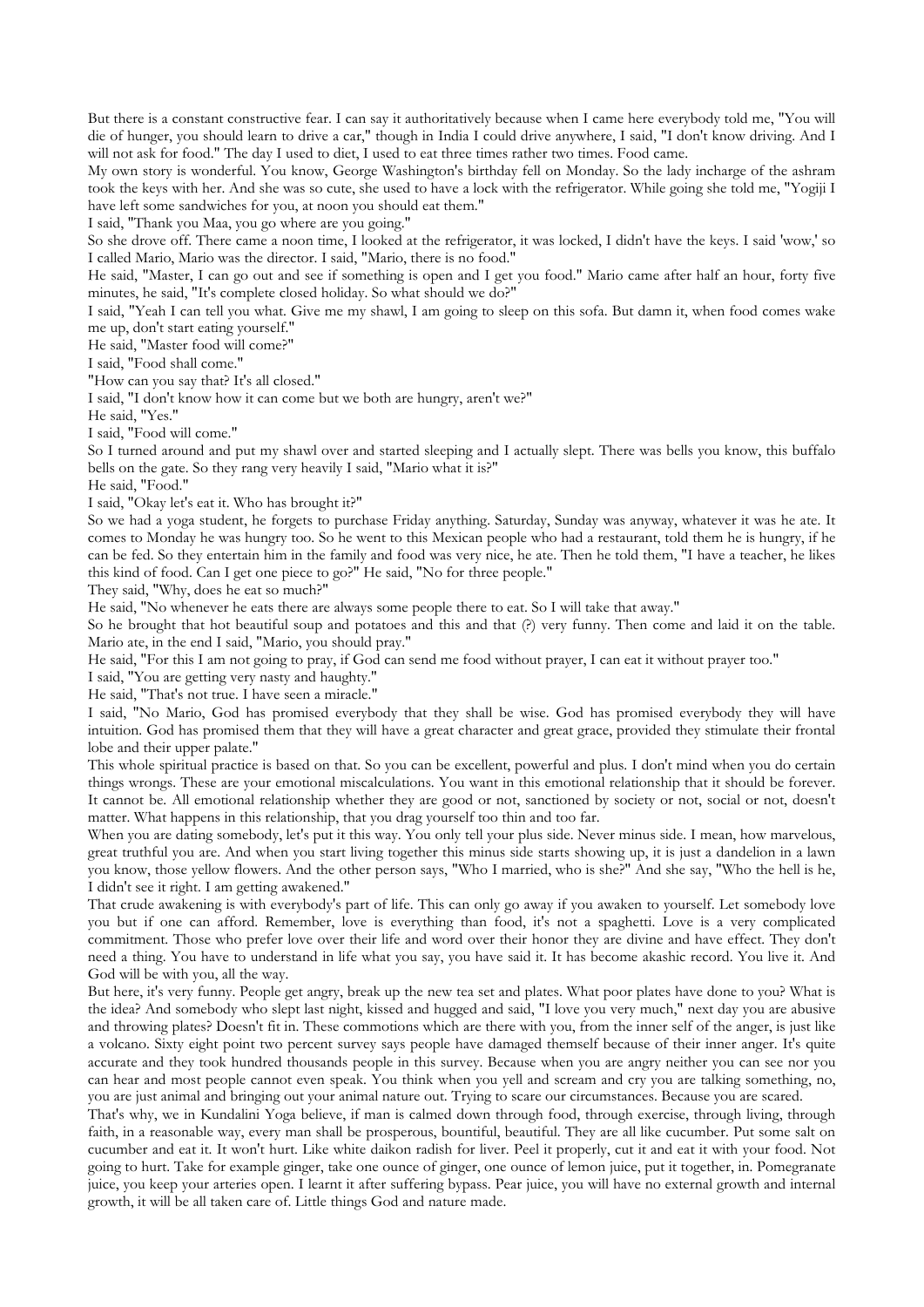Somebody said, I asked somebody, I said, "Do you know how many things are which are produced by God?" He said, "Uncountable."

God did that for one reason only. Man can survive.

Now many of you might be going with me in India, bet with me, if you do not take raw onions here two weeks earlier you will have Delhi belly. And you will be in the emergency. Nothing can stop it.

There are things in the food which your body needs as a protection. But don't do over too much. I know a person, he eats garlic like he is eating grapes. That's not right. Just few... He is so garlic freak. And he was that day showing off, "I can eat the whole two bulbs, just chew them." I said, "Wow." I said, "So is the goat. Big deal, what is wrong in it."

So technically speaking, our life is based on totally one thing. Ourself. We have to have a relationship with our self. We have to study our self. We have to... What is this, 'he is my teacher,' what difference it makes you have teacher or no teacher? You are not teaching yourself and you are not learning where to go in potty, you are not learning life at all. You can make tons of money and you can have lot of power.

Look at president Clinton. He forgot where to go potty. That's true. So he went astray. Right. Look how much it has cost us. We have suffered so many months and everything drama went but his potty didn't smell, so he got out of it. But he will remember and so every coming president will remember. The only person who benefited in his wrong potty training, is Monica. She end up with couple million dollars and wonderful book and now she is VVIPP. But the society today permits it. You can sleep with anybody, it doesn't matter. You can steal anybody's purse, nobody cares, 'oh I by mistake I took your purse.' Can you take a purse with this much money, this fat purse by mistake? No. People don't care.

There is a hunger in all of us to be loved. We are very hungry. We even do not know. We are so hungry that we even flirt with our teachers. We are so hungry we want somebody to love us. Somebody. And normal language, 'oh I see you in my dreams, oh I just met you at the gate, I thought you are my soul mate.' I mean, I am not going to discuss that, (?) if I discuss you will laugh to death. There is a very beautiful script written. And every girl says, 'aah, I found my man.' Already you have suffered with sixteen before what the hell this seventeenth for? If somebody says 'I love you,' burn a big fire, tell him "Sit in it. If you are roasted then I know you love me, if not forget, if fire doesn't roast you, then you are real, otherwise what is the idea." Tell me you all put in your mind that thought. How many people have lied to you? How many men have lied every woman? And how many women have lied to men? And how you think it's such a foolish thing in the kingdom of God that you can lie and lie and build on lies the whole relationship and it's going to last? No. It won't.

You need unisonness and unification of self and you have to understand it is your soul, your mind and your body on which you are neither a body, mind or soul. That's a Piscean teaching. This teaching is, neither you have mind, body and soul you are the head of it. And you need energy, you need to open your Chakra, you have to come out with self so that you can live a wonderful life. You don't need, have to propagate that you are wonderful. There is no need, damn need for it. Everybody knows you are wonderful. You emit the psyche which affects other psyche and bring them calm, (?) character. And if you are really in love with somebody, torture them to death, when they are wrong. And if you want to curse somebody, give them all love and gifts and let them sink. These are called the vengeance of the nature. You must understand when nature wants to destroy a country they give them abundance. So everybody becomes lazy in two, three years. And after that there comes famines. Look at the history.

So technically speaking every night... I am sorry I have to leave tomorrow or day after, whatever that is. I have to go to India because there is a situation which will come in our life only once and we want to honor that. And I am grateful to those who are accompanying and we will be there having a fun. Pure meditation and pure self purification. That's what our main program is. Plus on side we will enjoy hospitality and we will have a fun. I should have come here for a month or so and would have taught, say eight or ten classes with you so that you may understand how to control your split thought, split personality and your split projection. Instead of ruining everything for which you stand so bold and walk so tall. And my voice is all right? I didn't do anything, I got so tired of it, I say 'hell with it. If God doesn't want me to speak so be it,' next

day I was all right, I don't know what happened overnight. One who created you can be caring for you. That's the relationship I want you to have. **Within you is the great power** and now we are going to do something very funny, come on, hurry up, get ready.

**Lock these two fingers and put them at a very proper angle; it's not going to hurt at all, tonight it's very light. Oh no, no. And watch this. Within the teeth, within the teeth, no, no, no not with tongue. With nose out. Put that on (?). Suck the air through teeth. No bend in elbows.**

**Keep up. Concentrate, breathe through your teeth. Show some respect for your hidden power. Awaken it. What it matter, it hurts it hurts.**

**So far today God, I have done all right, I haven't gossiped, haven't** 



**lost my temper, haven't been greedy, gloomy, nasty, selfish or overindulgent. But in a few minutes God, I am going to get out of bed and from then on I am probably going to need a lot more help, Amen. Dear lord... Come on keep your hands.**

**Well, these will be read. Somebody, Guru Singh and Satya Kaur's birthday good. We will have cookies to celebrate that. Oh Guru Singh is today fifty. This kid has grown so fast. He is fifty four year old, wow.**

**You cheat yourself, it's not good. Keep your hands the way they are. Stretch them for a minute and a half and I will let you go. Honest. And breathe through the teeth. Magnify your prana. Come on, come on, it's just coming**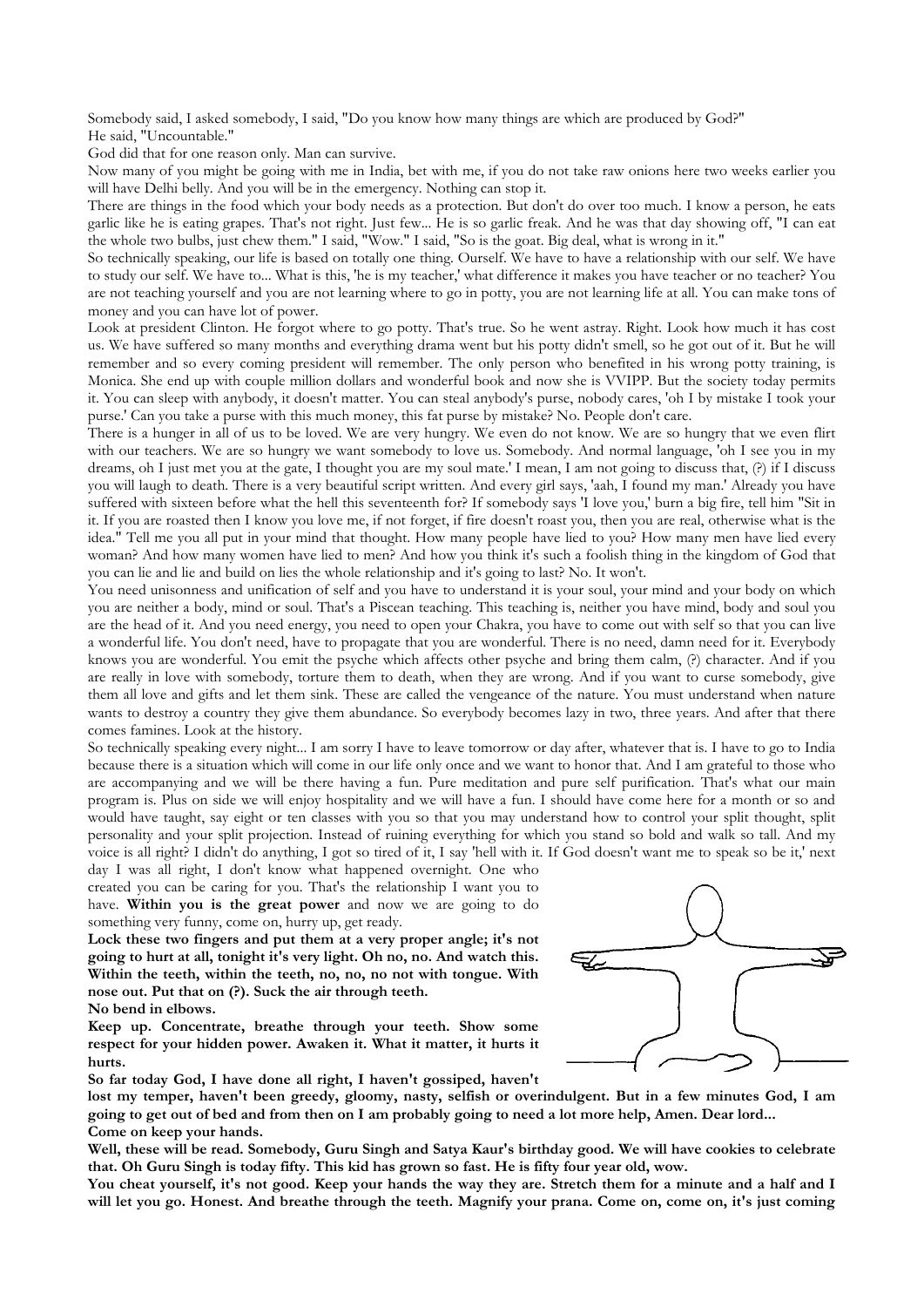## **to an end. Inhale deep. Breathe deep through the teeth, exhale. Breathe again please tight and stretch your body, height and width, both. Tight. Breathe out. Breathe in again and stretch every part of you. Balance the energy quite beautifully. Relax**.

You should do this every evening. It will change you inside out, I promise you. It will give you some subtle powers that each day when you get up next morning, you will find you are changed.

Student: (----).

YB: That's morning, evening both. But originally that is for morning. This you can do anytime but if you do it evening then next day you will find your whole caliber and energy is changed.

I love you and I am going and I need your prayers for returning back, if possible, that is just I am lying so that you can feel satisfied. You know what I mean? But if I go home I go home. Long seventy years is enough to live. But however keep on improving yourself, that's the only way life can be useful to you, if you understand your life each day is ready for a further excellence, little by little by little. And don't forget potty training which your mother taught you and potty training of your mental self what nature taughts you or teaches you everyday and potty training of the spirit, which heavens teach you, are essential trainings. You don't have to be in anyway rebel about. Contain yourself and drop your prayers, your anger, your everything at your altar. Those who have not established altar for themself, have no alternative but to suffer.

I think Siri Ved is going to put a tape, we are going to sing with it as loud as we can and send greetings who are going to give us cookies, right. Nothing serious, you are all....

(The tape 'On this day the lord....' is played in the class)

Side B

The tape continues....

You have direct relationship with God and it's very simple thought; if you remember it there is nothing to worry, don't let down yourself, don't let down any other person and do not participate in a letdown. For compensation of that, God heavenly father and mother earth nature will never let you down. It's a very beautiful business contract you have to learn to do this everyday. I have seen people who have practiced this. Their whole life has changed, they are bountiful, beautiful and in bliss. It's a simple homework you should always do, thank you very much and goodnight and lot of cookies and have fun. Now somebody has to read poems and somebody has to read jokes. Come on, read your poem. It's very good, it's sad but it's good, they need it. What's that, tofu?

Student: (----)

YB: Bless you. Come on take this, sit down, turn this to you.

Student: These are two poems by a woman named Pamela Camp.

The first one is called, "Loss of Raymond."

Loss is an empty space, a space where nothing is and yet should be.

Loss is an empty hole that's black and deep, never stays still.

It's like black Jell-O in a bowl, a deep black bowl (?) never still bow that shivers and shakes inside and out.

It makes you tremble as you walk, it makes you giddy with every thought.

You know you have to fill it up but with what?

You try not to think and not to cry

And you constantly wonder why, oh why.

And you look into this void and there is nothing, just nothing.

You could become this empty space in order to fill it up, but in you go and down you go trembling like a Jell-O.

I cannot see Him and I am cannot feel Him inside that empty space for He is gone.

The life He put there, the life I put there is scattered far beyond

The love, the life, it's magnificent presence is gone

He left us with enormous speed, he scattered far and wide, the universe is mighty big and any man can hide.

I looked to see where is He now, where is the man I loved.

I doubt his presence everywhere and yet He is above

This mighty love, this life so big is what is missing here

Reach out and touch and hold it still and He is very near

Caress the flowers, the trees, the earth and feel the power of Him

For He is one with the universe and you are part of Him.

Let Him in, He never left, let Him hold you still, let Him fill that awful void for you are one with Him

Feel His laughter, feel His fear, touch His mighty soul. He is living right inside of you and that's what makes you hold.

Feel, touch, look and see and never doubt His voice.

Hear it when you want to, you always have that choice.

He is there for you to listen to, He gives you His advice.

He has broader a picture now and that is very nice.

So be at peace, feel safe and say, 'good morning sun, good morning ray.'

The other one is called, "Life ever after."

I never thought that he would die nor did anyone else

For He was all that one could be He truly was himself.

That then one night He left us all, He scattered far and wide

His being returned to the universe, His body a just side

I looked up to the sky next day, I saw expansive blue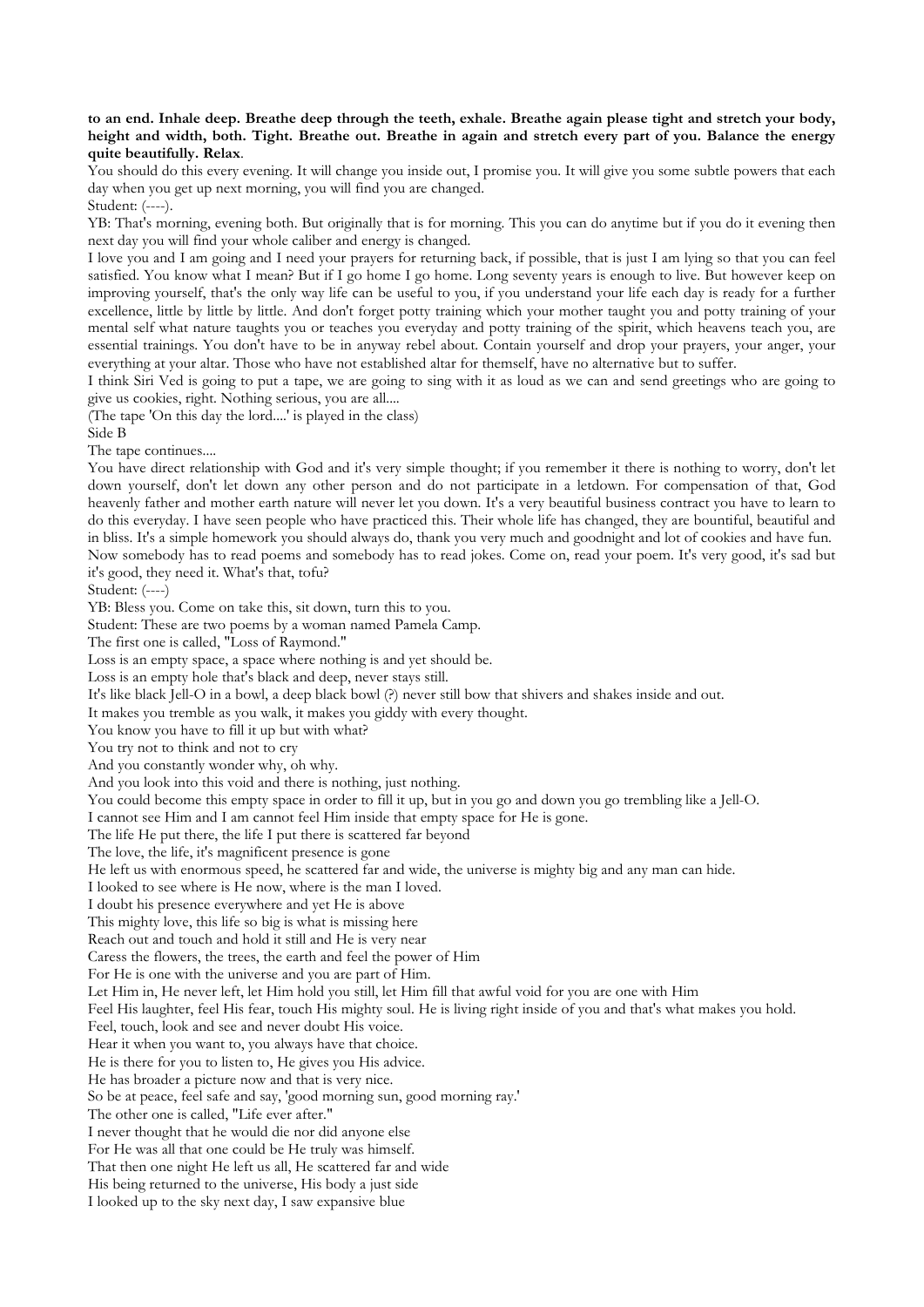And then I heard my darling say I am here, I am here for you.

Reach out and touch me, be with me, be part of all you see

For life is never ending and I am truly free.

I touch him when I want to I often hear his voice

Now I am one with the universe rejoice, rejoice, rejoice.

YB: Wow very good, why don't you clap?

(Applause)

YB: I saw a greatest movie today after many, many months. Some damn analysis (?). Oh God we laughed, we laughed, we didn't hear something and we laughed. Everybody was laughing. So we laughed hour and half.

Student: Boris Yeltsin, Bill Clinton and Bill Gates were invited to dinner with God. During the meal God told them, "I invited you to dinner because I needed three important people to send my message out to all people. Tomorrow I will destroy the earth."

The next day Yeltsin immediately called together his cabinet and told them, "I have two really bad announcements to make. First God really does exist and second, tomorrow He will destroy the earth."

Clinton called an emergency session of congress and told them, "I have good news and bad news. The good news is that God does exist and the bad news is that He will destroy earth tomorrow."

Bill Gates went back to Microsoft headquarters and told his people, "I have two fantastic announcements. First I am one of the three most important people on earth and second the Y2K problem has been solved."

Sat Nam, touched by an angel.

A fellow arrived at the Pearly gate and was waiting to be admitted. Saint Peter checked his computer to see if the fellow's name was there. After several minutes St. Peter said, "I am sorry, I don't see your name on the list. I get downloaded every ten minutes you have to wait. But while we are waiting tell me about a really good deed that you did in your life."

The fellow thought for a moment and said, "Mhhhhh, well there was one time when I was driving down the road and I saw a giant group of biker gang members harassing this poor girl. Infuriated I got out of my car, grabbed my tire iron out of the trunk and walked up to the leader of the gang. He told me to get lost or I would be next. So I ripped the chain from his nose and hit him over the head with the tire iron. Then I turned to the other bikers and said, go home before I really teach you a lesson in pain."

Impressed, Saint Peter said, "Wow! When did this happen?"

The fellow replied, "About three minutes ago."

YB: What there are some more?

Well, with best of cookies we have to pack, we have to go. Oh by the way, if there is any emergency worthless or worthful, you can get from her my telephone number and today the world is just phone and fax. Phone and hello. So please don't live in a mess, let me know. If I can be of any service, Kiran, you have my number (?) pleased to know this is Johnny Rivers. (Applause)

YB: When I came from India this is the man who started 3HO foundation. He is as much associated with all this as he is today. And he is a very good singer and I am asking Guru Singh, he is not supposed to be here without a guitar. But where is the guitar? But I wanted him to sing for you so that you may remember those days. These guys are very powerful, this is not a joke which I am telling you, these guys John (?) and he and all some people, they changed the entire face of America. America those three suits and ties and bows and hundred fifty bands, you know,  $\langle$ ?) is all vanished. These guys took a simple guitar and made rhymes of nature and man's heart voice loud into music. For their sacrifices we have survived Vietnam. Otherwise God knows how many years we would have been kept bombarding. But today whatever change you see, there was a one man who stood like a pillar and outstandingly that is right here as our guest. So with all circumstances, I don't think we are getting a guitar, is that true? It's all Guru Singh's fault. After I am gone just chase him out. So thank you for coming, thank you giving people 3HO foundation.

(Applause)

YB: And thank you for learning to be at the time when once was a (?). He has a beautiful house on the top of the mountain at Big Sur. (?). And if you are just going from here by road to San Francisco, get him on the way. He has no hilarious dogs and nothing doing. He lives here and loves here. So my circumstantial evidence if does not prove anything further than that, we have one man star who stood strong with the youth movement of United States and carried through songs and music and concerts. He must be doing all that, even today. But he did that with a passion and strength. And his songs were very inspiring and he carried the day. So I am very pleased that somehow he dropped in and I think it is very early for him in the evening. Got it, guitar now?

Student: It's coming sir.

YB: Which way (?) it is going to come on a donkey or a elephant?

Student: How many of you were here when we started in sixty nine?

YB: Oh yeah, you can check.

Student: Remember where it was?

Students: (---).

Student: (---).

YB: Very correct.

Yeah all these big people will come, pick up the furniture, make the space and (?) has a note. 'If you break, you buy it. If you not...'

(Applause)